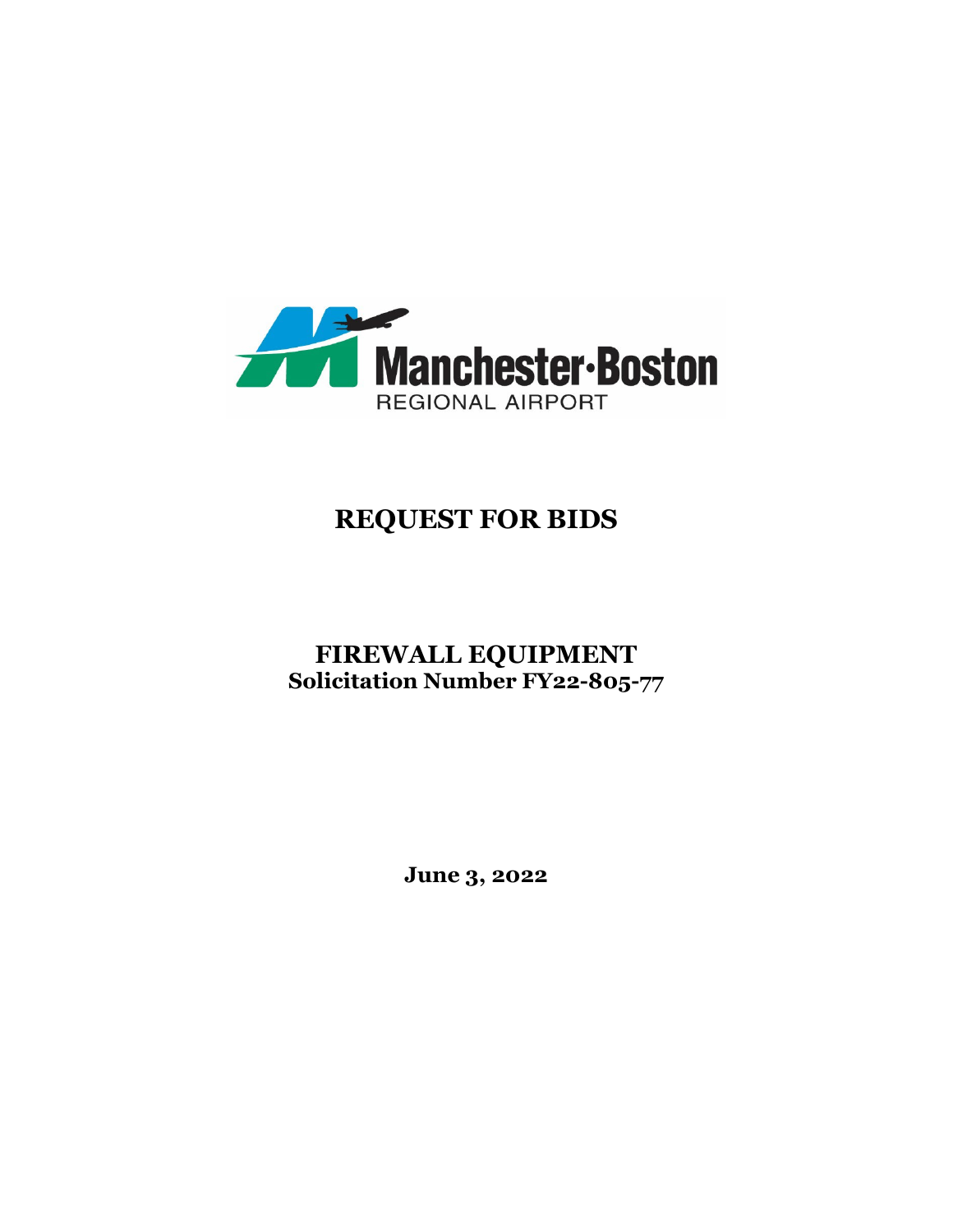

#### **MANCHESTER**•**BOSTON REGIONAL AIRPORT REQUEST FOR BIDS FOR FIREWALL EQUIPMENT**

#### **June 3, 2022**

#### **RFB FY22-805-77**

The City of Manchester, New Hampshire, acting by and through its Department of Aviation (hereinafter referred to as the "City"), being a duly and lawfully constituted municipal corporation owning and operating the Manchester•Boston Regional Airport, (the "Airport") located in the City of Manchester and Town of Londonderry, New Hampshire, hereby issues this Request for Bids ("RFB") to solicit Bids ("Bids") for the purchase of Firewall network equipment.

The City will accept and review Bids from qualifying parties (each a "Bidder") and select a bid or bids which the City determines, in the City's sole discretion, best meet the requirements of this RFB.

The City intends to select One (1) Bidder with whom the City will enter into a firm, fixed fee Purchase Order and agreement for an initial purchase and subsequent support for five (5) years renewed and paid annually.

Interested parties are encouraged to submit Bids that conform to the requirements of this RFB. Bid documents are available at the Administrative Offices of the Airport at One Airport Drive, Suite 300, Manchester, New Hampshire 03103 or on-line at:

[https://www.flymanchester.com/doing-business-with-mht/procurement](https://www.flymanchester.com/doing-business-with-mht/procurement-opportunities/)[opportunities/](https://www.flymanchester.com/doing-business-with-mht/procurement-opportunities/)

#### **Title VI Solicitation Notice:**

Manchester•Boston Regional Airport, in accordance with the provisions of Title VI of the Civil Rights Act of 1964 (78 Stat. 252, 42 USC §§ 2000d to 2000d-4) and the Regulations, hereby notifies all bidders or offerors that it will affirmatively ensure that any contract entered into pursuant to this advertisement, disadvantaged business enterprises will be afforded full and fair opportunity to submit bids in response to this invitation and will not be discriminated against on the grounds of race, color, or national origin in consideration for an award.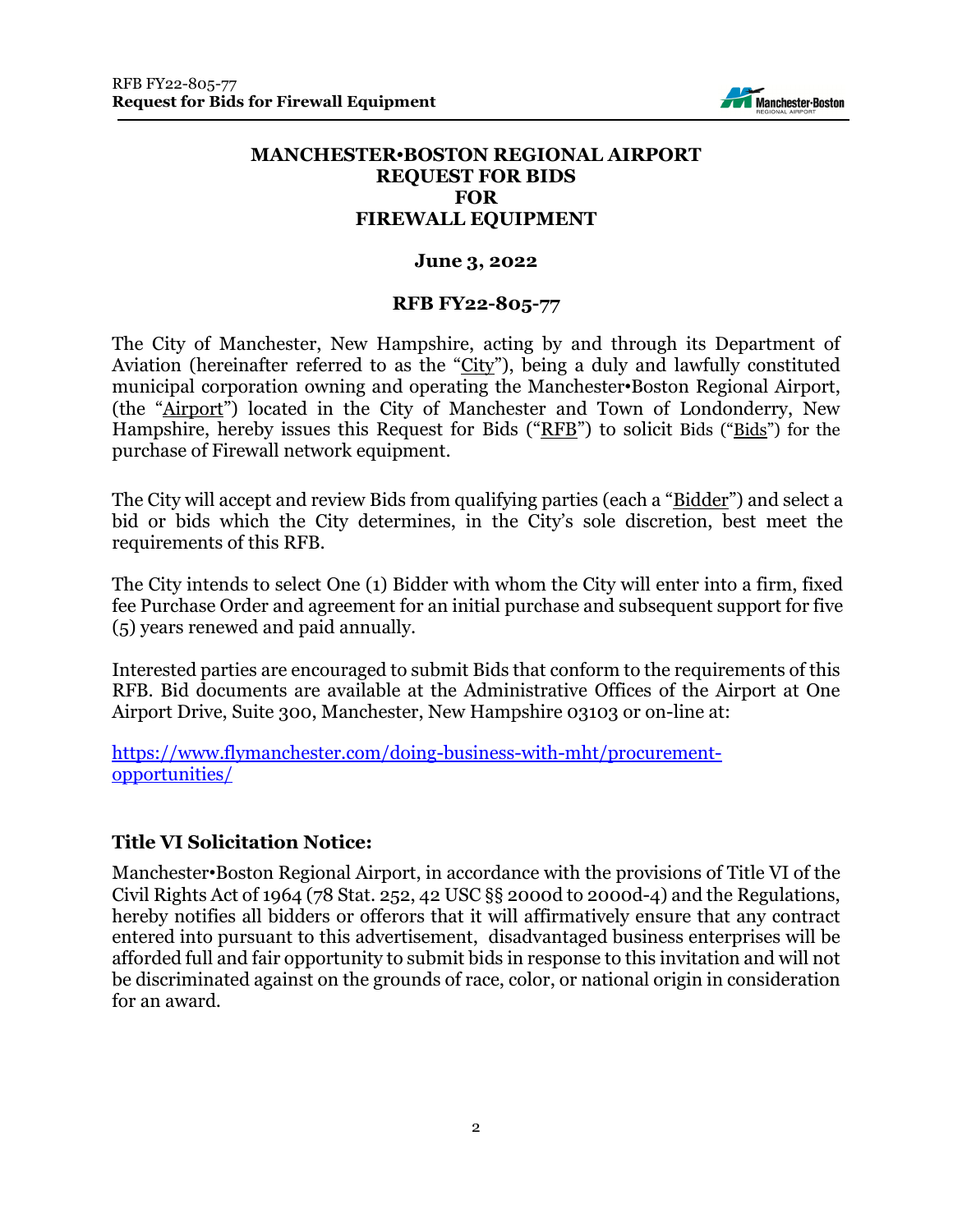

## **SECTION I – DEFINITIONS**

For all purposes of this Request for Bids, capitalized terms shall have the definitions provided in this Section I, except as otherwise expressly stated or as otherwise clearly required by context. Such definitions shall be equally applicable to the singular and plural forms of such defined terms. The words "herein," "hereunder," and other words of similar nature refer to this Request for Bids as a whole. The word "shall" is mandatory and the word "may" is permissive.

**"Agreement"** means, the final, executed agreement, entered into by and between the City and the Contractor, in substantially the same form attached hereto as Exhibit A.

**"Airport"** means that certain airport commonly known and described as the Manchester-Boston Regional Airport located in the city of Manchester, New Hampshire and the town of Londonderry, New Hampshire.

**"Bid(s)"** means, jointly and severally, the Bidders' responses to the RFB, including all exhibits, schedules, addenda, appendices, and attachments thereto, and any material representations made by the Bidder submitting said response.

**"Bidder(s)"** means, jointly and severally, those entities that respond to this RFB.

**"City"** means the city of Manchester, New Hampshire, acting by and through its Department of Aviation.

**"Contractor"** means, jointly and severally, the successful Bidder or Bidders selected by the City for the purposes described in this RFB.

**"Director"** means the Director of the Manchester-Boston Regional Airport or their designee, as appointed in writing.

**"P.O."** means Purchase Order and written contractual agreement issued by the City used to execute the transaction with the Bidder. The P.O. shall serve as notice to the vendor that an award has been made.

**"RFB"** means this Request for Bids for Next Generation Firewall Equipment, dated June 3, 2022. Solicitation Number RFB FY22-805-77, and all appendices, attachments, and addenda hereto.

### **SECTION II – GENERAL**

**2.1** Bids will be received by the City at the place and until the time specified in this Request for Bid and then publicly read aloud for the information of the Bidders and other properly interested parties who may be present either in person or by representative. **NO BIDS WILL BE ACCEPTED AFTER THE TIME AND DATE SPECIFIED.**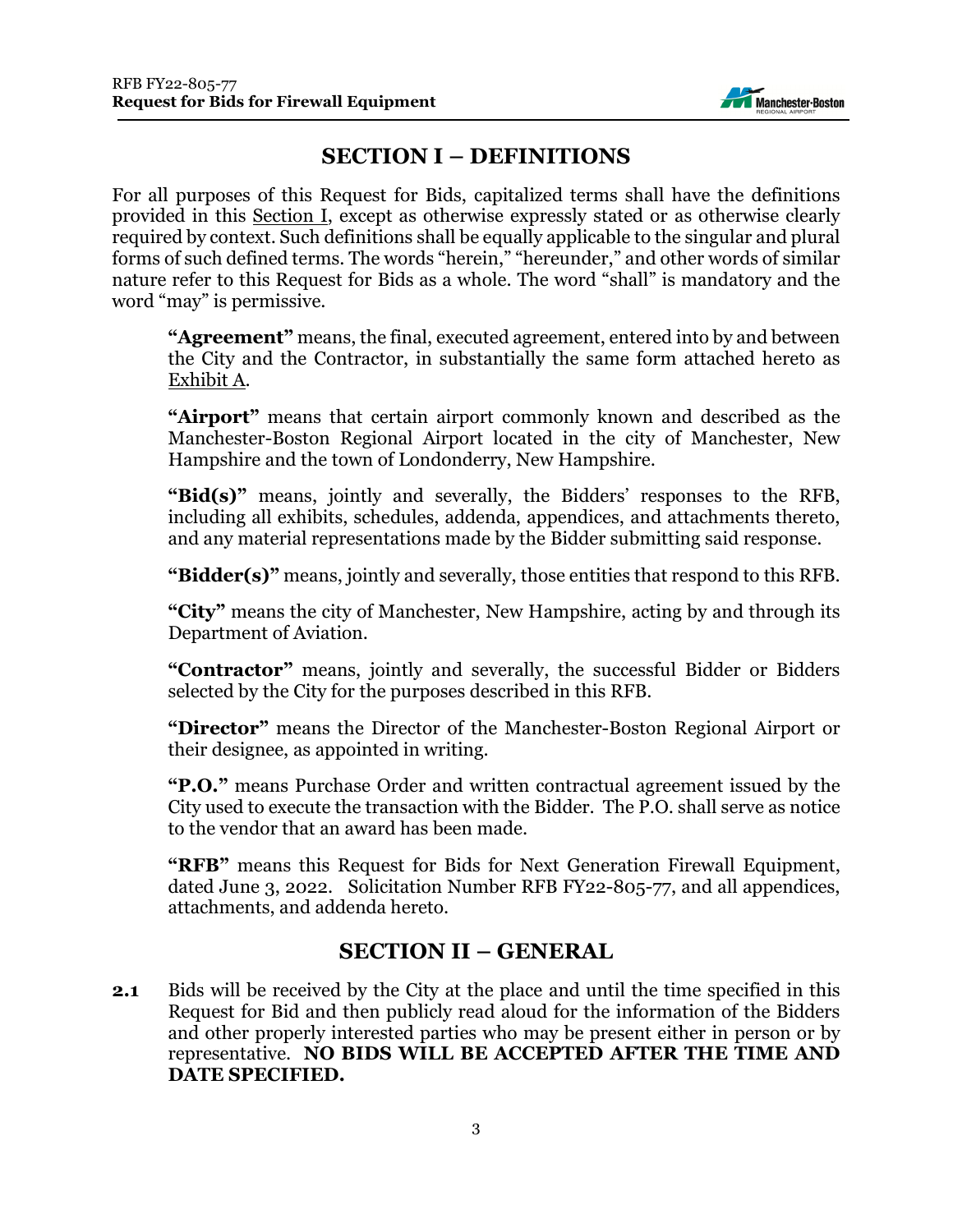

- **2.2** Each Bid must give the full business address of the Bidder and be signed by an authorized signatory. Bids must be signed with the legal name of the Bidder, followed by the state of incorporation or registration, if applicable, and by the signature and title of the authorized signatory. The name of each individual signing shall also be typed or printed below the signature. A bid by a person who affixes to his signature the word "president", "secretary", "agent", or other title without disclosing his principal may be held to be the bid of the individual signing. When requested by the City, satisfactory evidence of the authority of the party signing on behalf of the Bidder shall be furnished.
- **2.3** No oral interpretations or clarifications will be made to any Bidder as to the meaning of the specifications or terms and conditions of this RFB. Inquiries on all matters pertaining to this RFB or the process the City is following should be directed in writing to:

Manchester•Boston Regional Airport Properties and Contracts 1 Airport Road, Suite 300 Manchester, NH 03103 Telephone: (603) 624-6539 Email: [procurement@flymanchester.com](mailto:procurement@flymanchester.com)

Only written questions will be accepted and must be submitted no later than 2:00 P.M. EST, on Wednesday June 8, 2022. Answers to all properly submitted questions, as well as any clarification or interpretations or changes to this RFB by the City, will be provided in one or more addenda and will be posted to the Airport's website at [www.flymanchester.com.](http://www.flymanchester.com/) The City advises Bidders to sign up to be notified for upcoming opportunities on the "*Doing Business with MHT"* webpage to receive notification of postings, including addenda. Or, to check the website frequently for any additional posted information.

- **2.4** Bids that are incomplete, not properly endorsed or signed, or are otherwise contrary to these instructions may be rejected as informal by the City. Bids must be filled out completely and accurately.
- **2.5** The City is exempt from payment of federal excise taxes, therefore, all pricing related to this RFB shall not include theses taxes.
- **2.6** All prices and delivery times quoted must be firm, FOB destination, Manchester•Boston Regional Airport, Manchester, NH 03103, unless otherwise indicated by the City. **TIME IS OF THE ESSENSE.**
- **2.7** Bids shall include all charges for delivery, packing, crating, containers, and related costs. Unless otherwise stated by the Bidder, prices quoted will be considered as being based on delivery to the destination designated, including any and all freight and packing charges.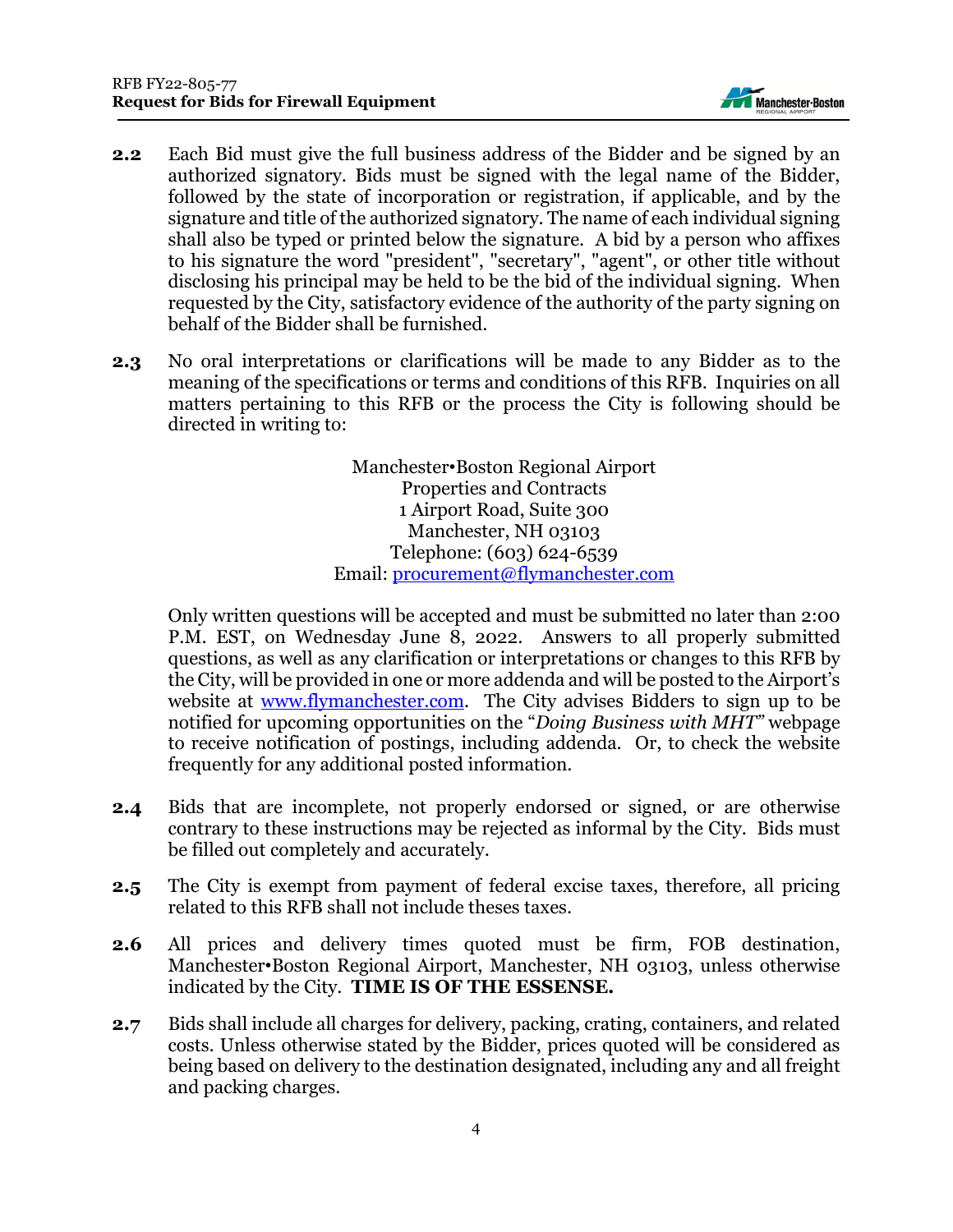

- **2.8** Bids may be withdrawn upon a Bidder's written request received by the City prior to the time affixed for opening, as designated by this RFB. Negligence on the part of the Bidder in preparing the Bid confers no right for the withdrawal of the Bid after it has been opened.
- **2.9** The City reserves the right to waive any informality in a Bid, to reject any and all Bids wholly or in part, and to make awards in a manner deemed in the best interest of the City.
- **2.10** Awards will be made to the lowest responsible Bidder quoting the lowest net price in accordance with the specifications of this RFB. In determining the lowest responsible Bidder, the following shall be considered:
	- a. The ability, capacity, and skill of the Bidder to provide the service required;
	- b. Whether the Bidder can provide the service promptly or within the time specified, without delay or interference;
	- c. The character, integrity, reputation, judgment, experience, and efficiency of the Bidder;
	- d. The quality of performance of previous contracts or services;
	- e. The previous and existing compliance by the Bidder with laws and ordinances relating to the service;
	- f. The sufficiency of the financial resources and ability of the Bidder to provide the service;
	- g. The quality, availability, and adaptability of supplies or contractual services to the particular use required;
	- h. The ability of the Bidder to provide future maintenance and services for the use of the subject of this RFB;
	- i. The conditions attached to the Bid.
- **2.11** The Agreement shall contain provisions for cancellation by the City in the event that funds are not appropriated for the continuance of thereof.
- **2.12** The City reserves the right to make awards on this RFB by item or to accept all or part of a Bid or prices quoted.
- **2.13** In cases where two or more Bidders have the same net Bid, the City may give preference to the Bidder located within the City of Manchester and Town of Londonderry.
- **2.14** The Agreement will be in the form customarily employed by the City and will incorporate the Bid and the terms and conditions of this RFB. A copy of the Agreement is attached hereto as Exhibit A.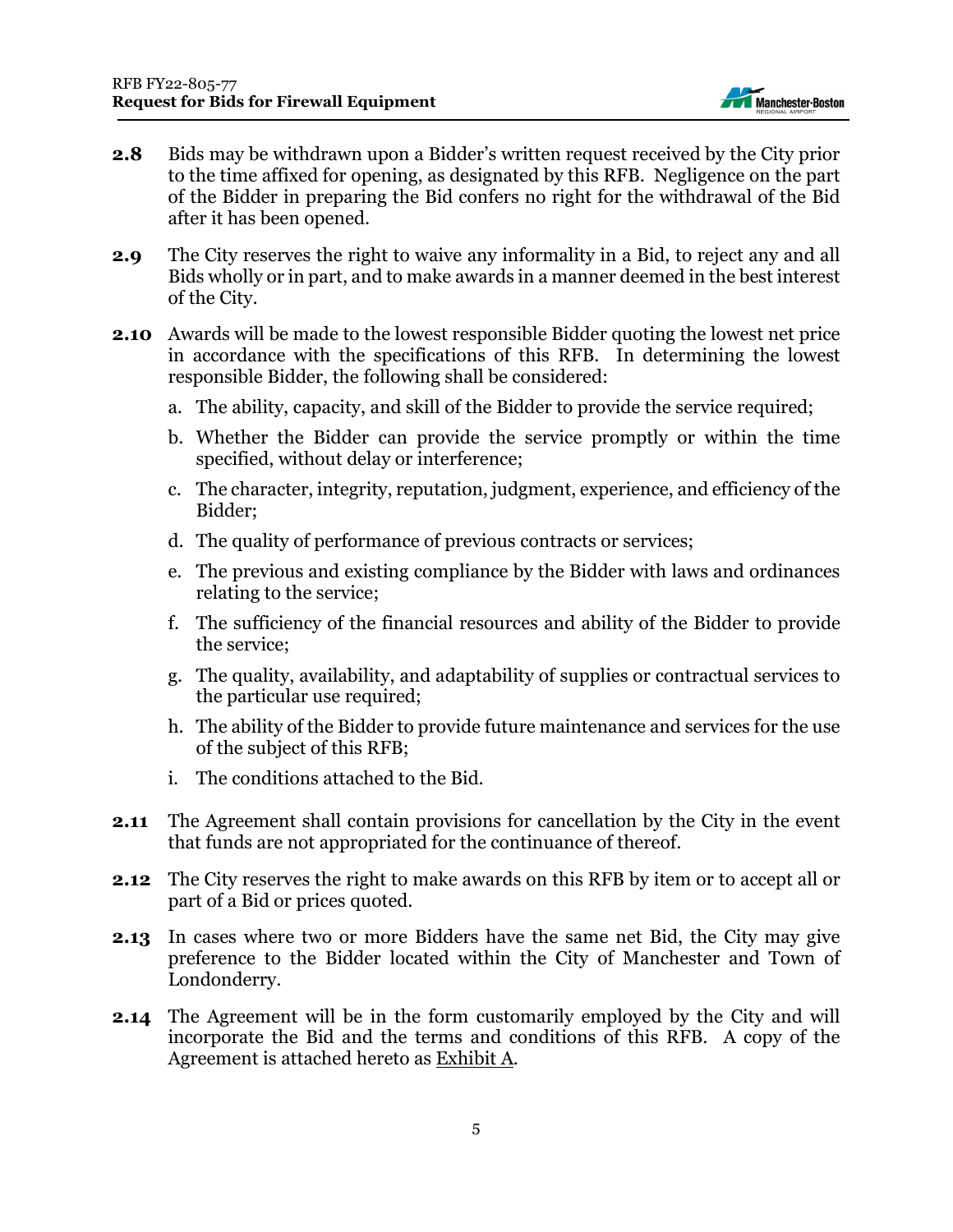

**2.15** The Bidder, if awarded an order or contract, agrees to protect, defend, and hold the City harmless against any demand for the use of any patented material, process, article, or device that may enter into the manufacture, construction, or form a part of the work covered by such order or contract.

### **SECTION III – BID DUE DATE AND PROCEDURE**

- **3.1** Bidders must submit one (1) original, clearly marked as "original", and two (2) hard copies of their Bid. In addition to the required hard copies, Bidders may submit an electronic version of their Bid by emailing it to [procurement@flymanchester.com.](mailto:procurement@flymanchester.com)
- **3.2** The packaging containing the Bid shall be marked as follows:

#### **"RFB FY22-805-77 FIREWALL EQUIPMENT"**

The Bidder's business name and return address shall be clearly stated on the packaging in which the Bid is contained.

Bids shall be delivered by **2:00 pm** on **Monday June 13, 2022,** to the offices of the Manchester•Boston Regional Airport and addressed to:

> Manchester•Boston Regional Airport Properties and Contracts 1 Airport Road, Suite 300 Manchester, NH 03103 Telephone: (603) 624-6539 Email: [procurement@flymanchester.com](mailto:procurement@flymanchester.com)

#### **BIDS RECEIVED AFTER 2:00 P.M. ON THE SUBMISSION DATE LISTED ABOVE WILL BE CONSIDERED NON-RESPONSIVE BY THE CITY, NO FURTHER CONSIDERATION WILL BE GIVEN AND SAID BID WILL BE RETURNED TO THE APPLICABLE BIDDER UNOPENED.**

#### *PLEASE NOTE:*

#### *THE CITY IS NOT RESPONSIBLE FOR BIDS NOT PROPERLY MARKED.*

- **3.3** Bid responses should be submitted on the **Bid Form**, attached hereto as Exhibit B and must be typed or legibly marked in ink. Prices shall be stated in units of quantities specified. In case of discrepancy in computing the amount of the Bid, the unit prices quoted will govern. Any changes and/or corrections shall be marked in red and initialed by the person making such corrections. Signatures of the responsible owner of the Bidder must be in ink.
- **3.4** Each Bidder understands and agrees that, should any price reductions occur between the opening of the Bid and the delivery of product or service, the benefit of any such reduction will be extended to the City.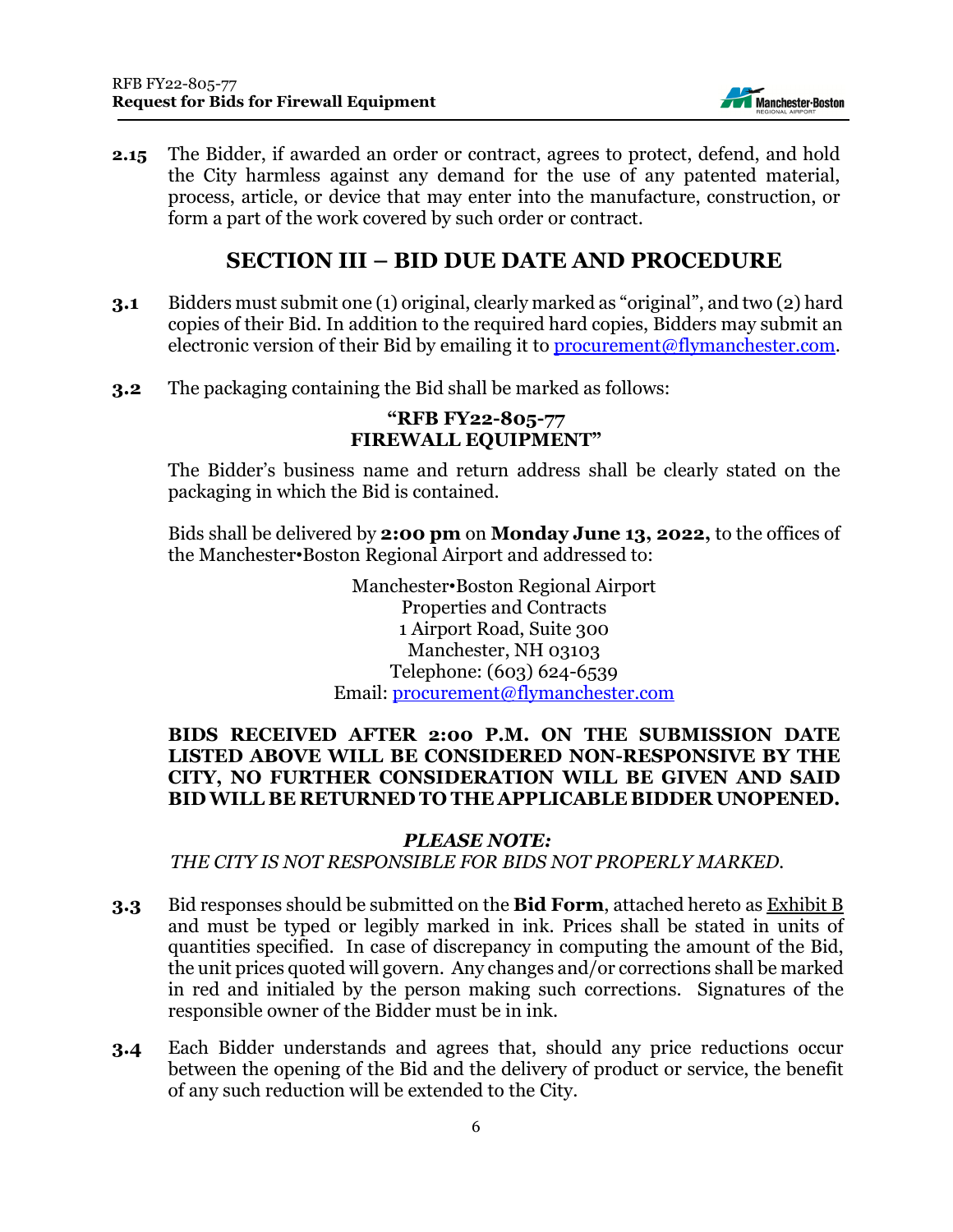

- **3.5** Unless otherwise stated by the Bidder, the Bid will be considered as being in strict accordance with the specifications outlined in this Request for Bids. References to a particular trade name, manufacturer's catalogue, or model number, are made for descriptive purposes only to guide the Bidder in interpreting the requirements of the City and should not be construed as excluding Bids with other types of materials, equipment, and supplies. The above notwithstanding, the Contractor will be required to furnish the particular item or items referred to in the specifications or descriptions of this RFB unless a departure or substitution is clearly noted and described in the Contractor's Bid.
- **3.6** Each Bidder must certify that no employee, officer, or agent of the Airport, the City of Manchester, or the state of New Hampshire, nor any member of their immediate family, has any interest in the award of the Agreement to such Bidder or the profits expected to arise therefrom, and that such Bidder's Bid is made in good faith without fraud, collusion, or connection with any other Bidder submitting a Bid.
- **3.7** The Contractor shall agree to provide to the City with proof of the Contractor's Federal Identification Number (IRS Code Section 6723). Acceptable forms of documentation are: (i) a copy of a federal tax depository ticket; (ii) copy of an IRS label showing name and Federal ID Number of the Contractor; (iii) an IRS letter assigning a taxpayer Identification Number; or (iv) other correspondence from the IRS with both individual/business name and Federal Identification or stationery/bills with Federal ID Number (and firm name and address) **PREPRINTED** thereon. Any impertinent information may be blackened out before sending to the City.
- **3.8** The Contractor shall submit a Material Safety Data Sheet ("MSDS") for each toxic or hazardous substance or mixture containing such substance pursuant to RSA 277-A when deliveries are made. The vendor agrees to deliver all containers properly labeled pursuant to New Hampshire RSA 277-A. Failure to submit an MSDS or failure to label each container will place the Contractor in noncompliance with the Agreement. Failure to submit MSDS or failure to label each container may result in civil or criminal penalties, including bid debarment and action to prevent the Contractor from furnishing substances or mixtures. Bidders are cautioned to obtain and read the law referenced above.

#### **FAILURE TO COMPLY WITH THESE REQUIREMENTS COULD RESULT IN THE CANCELLATION OF AN ORDER OR AGREEMENT**

### **SECTION IV – TIMELINE**

The following tentative schedule is provided as a general guideline for timing of this RFB. This schedule is subject to change. Notice of changes will be posted to [www.flymanchester.com/doing-business-with-mht/procurement-opportunities](http://www.flymanchester.com/doing-business-with-mht/procurement-opportunities)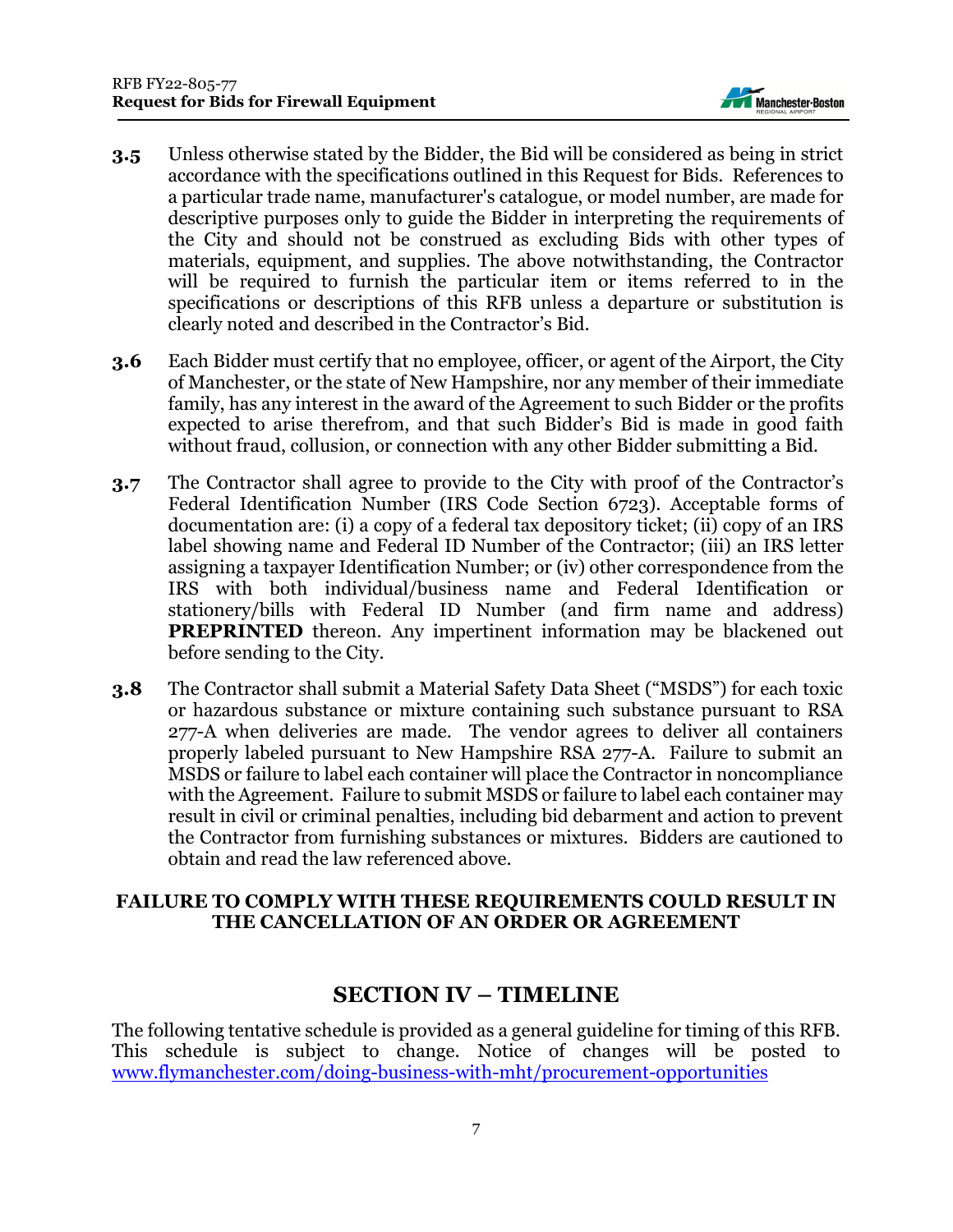

| <b>Solicitation Step</b>                  | Date          |  |
|-------------------------------------------|---------------|--|
| Bids solicitation distributed on or by    | June 3, 2022  |  |
| Deadline for questions and clarifications | June 8, 2022  |  |
| Bid submission deadline 2:00 P.M. EST     | June 13, 2022 |  |
| Notification of award                     | June 15, 2022 |  |

## **SECTION V – BID SPECIFICATIONS**

Manchester•Boston Regional Airport intends to award a firm, fixed fee, P.O. for network equipment, implementation, and support/subscription service for a period of five years.

The purpose of this RFB is to contract with a suitably qualified service provider with the requisite capacity to execute this project within the desired quality, scope, timeframe, and cost. Contractor shall, deliver, install, and configure a Fortigate 1100e Series Firewall physical appliance and a FortiAnalyzer virtual appliance.

Contractor shall also provide implementation services focused on the planning, design, and implementation phases of a FortiGate Next Gen Firewall to replace the Airport's current Cisco firewall, including, but not limited to:

- Implementation of Fortinet products listed, integrating with existing network services, Cisco Core, Aruba WiFi, Okta MFA, IPS and DNS filtering.
- Convert the existing firewall infrastructure to the design and equipment scoped.
- Document key applications/requirements and a test plan to ensure full validation during the deployment
- Develop and document a network diagram that details equipment and deployment location
- Create deployment design documents
- Convert Firewall Policy migrate legacy system configuration to the targeted FortiGate.
- Implement inter-VLAN routing rules.
- Configure and instruct the deployment of Forti-Client endpoint software.
- Validate Conversion
- Migrate to FortiGate Networks Platform
- An overview of Knowledge Transfer Activities with reference to implementation solution and basic administration.

This project has been classified by the City as "Confidential". As such, all specifications and drawings must be kept private, and under no circumstances may they be shown or distributed to unauthorized persons.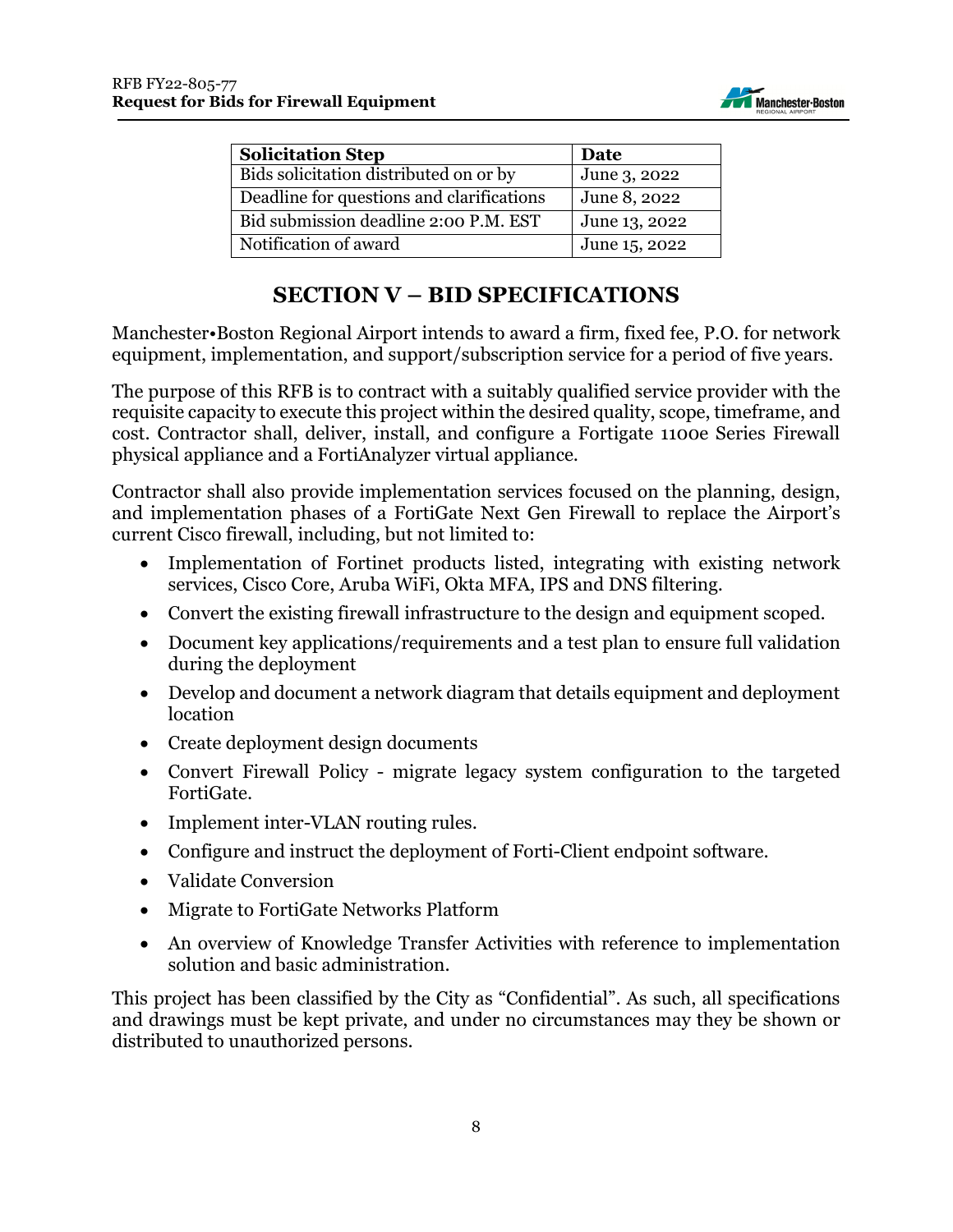

## **EXHIBIT A**

## **AGREEMENT**

**NOTE: Agreement to be negotiated at time of award.**